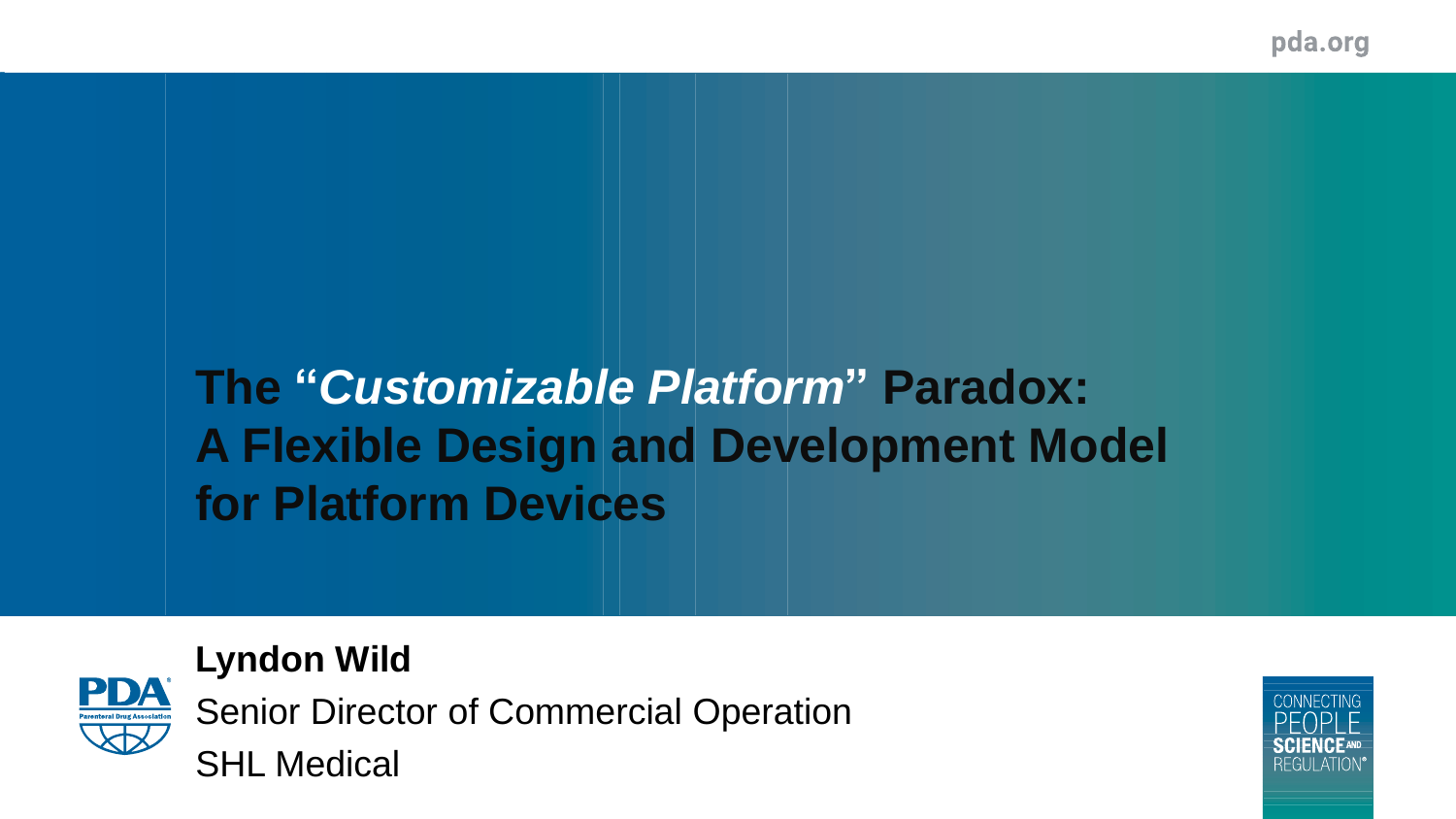

#### **MAJOR TRENDS INFLUENCING THE GROWTH OF AUTOINJECTORS**



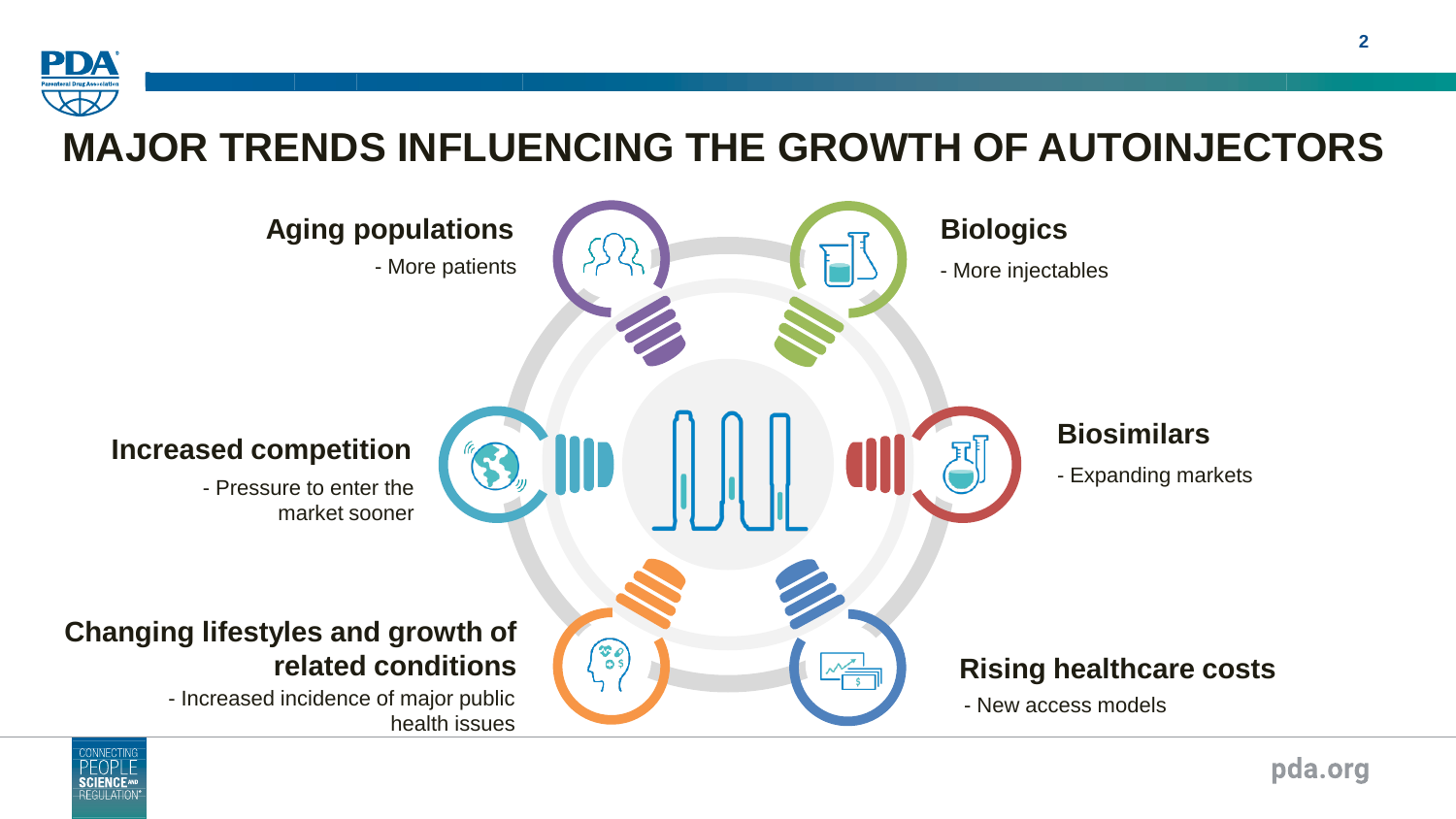

#### **THE TRADE OFF WITH "CONVENTIONAL PLATFORMS"**



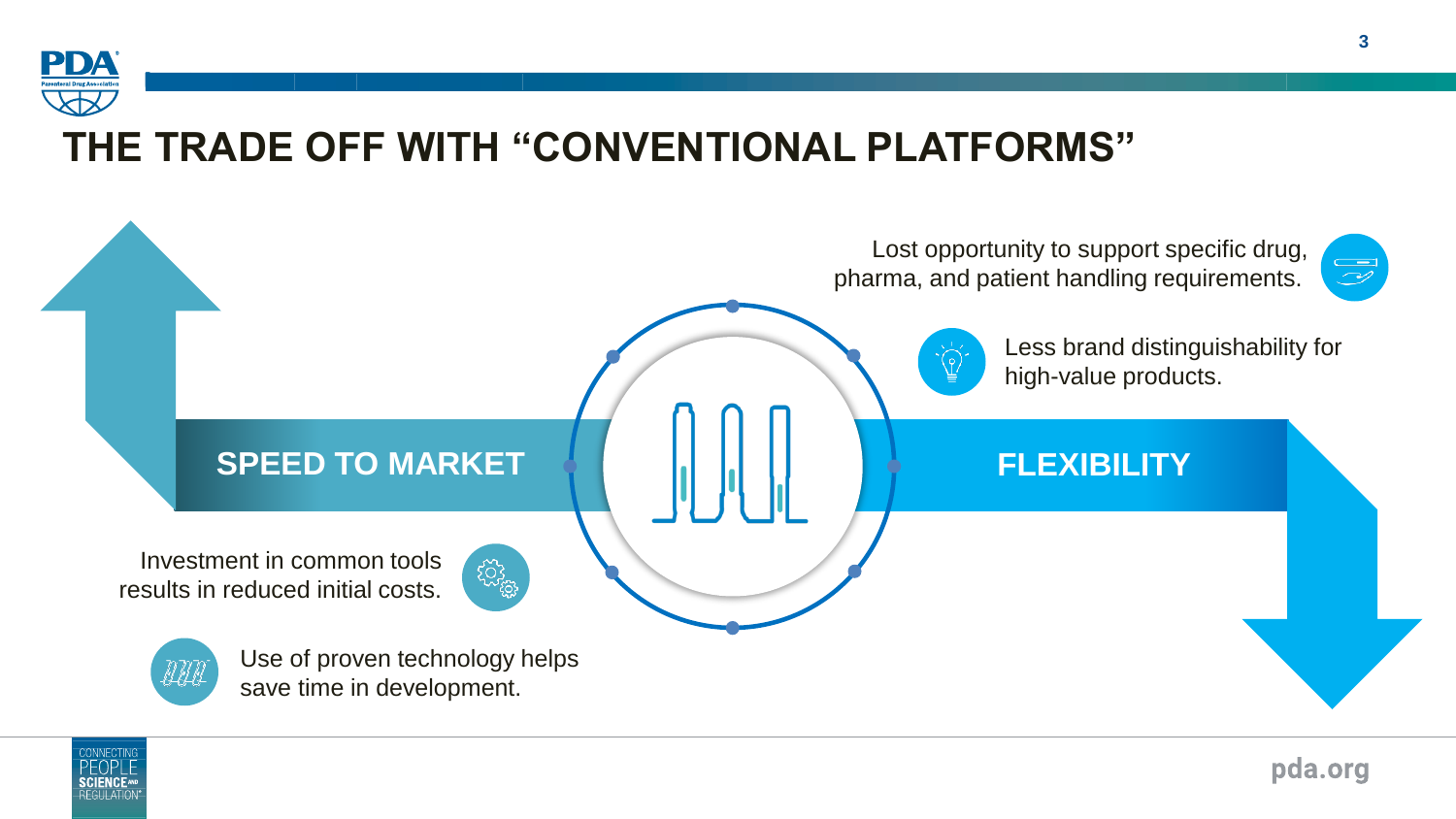

## **THE "CONVENTIONAL PLATFORM" BOTTLENECK**

Looking at platform devices through the lens of mathematics.



- The zero-exponent rule tells us that any positive integer (x) raised to the power of zero equals 1.
- *Having said that device label is not considered customization*, if we relate this rule to platform devices **(x)** where no customizations exist **(0**), we get:



Let *x* be any platform device offering raised to the number of finite applicable device customizations corresponding to pharma, manufacturing, patient, etc. requirements.

• Briefly, a platform device offering that does not offer discrete and defined sets of customizations will always result in the same resultant product that **lacks market differentiation.**

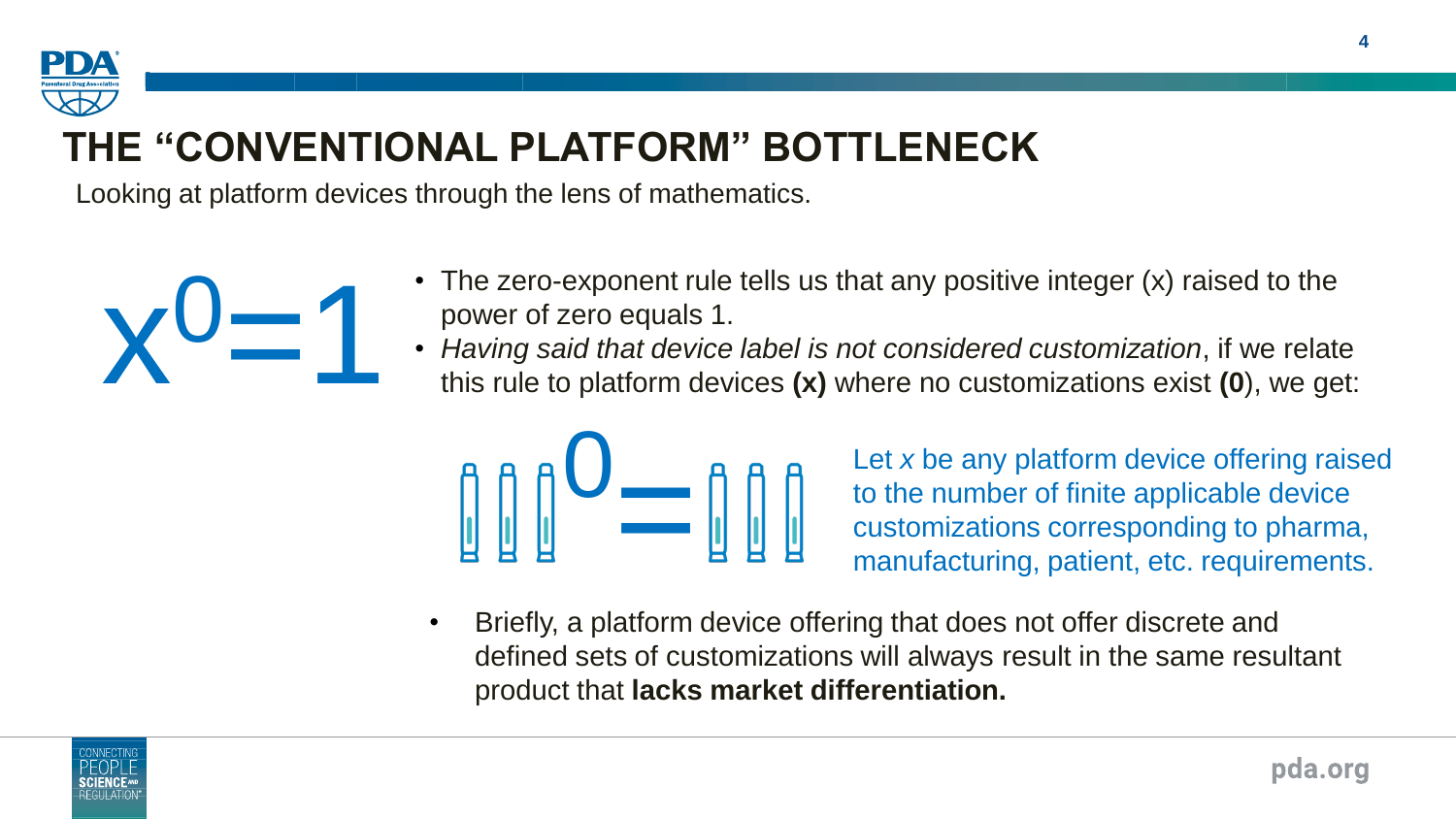

### **REIMAGINING THE PLATFORM APPROACH**

Although paradoxical, a *customizable platform* offering exists. This is enabled by a robust core technology that allows customizations in the front and rear subassemblies of discrete device projects.



- Using the lens of mathematics, we can see the beauty and utility of
- customizable platform technologies.<br>• Applying the theory of combinations and algebraic functions, we can exhibit the logical validity of customizable platform devices:<br>
Exhibit the logical validity of customizable platform devices:

Customized devices based on platform technologies is a *function* of bespoke customizations in the cap, needle cover, and body, to name a few.



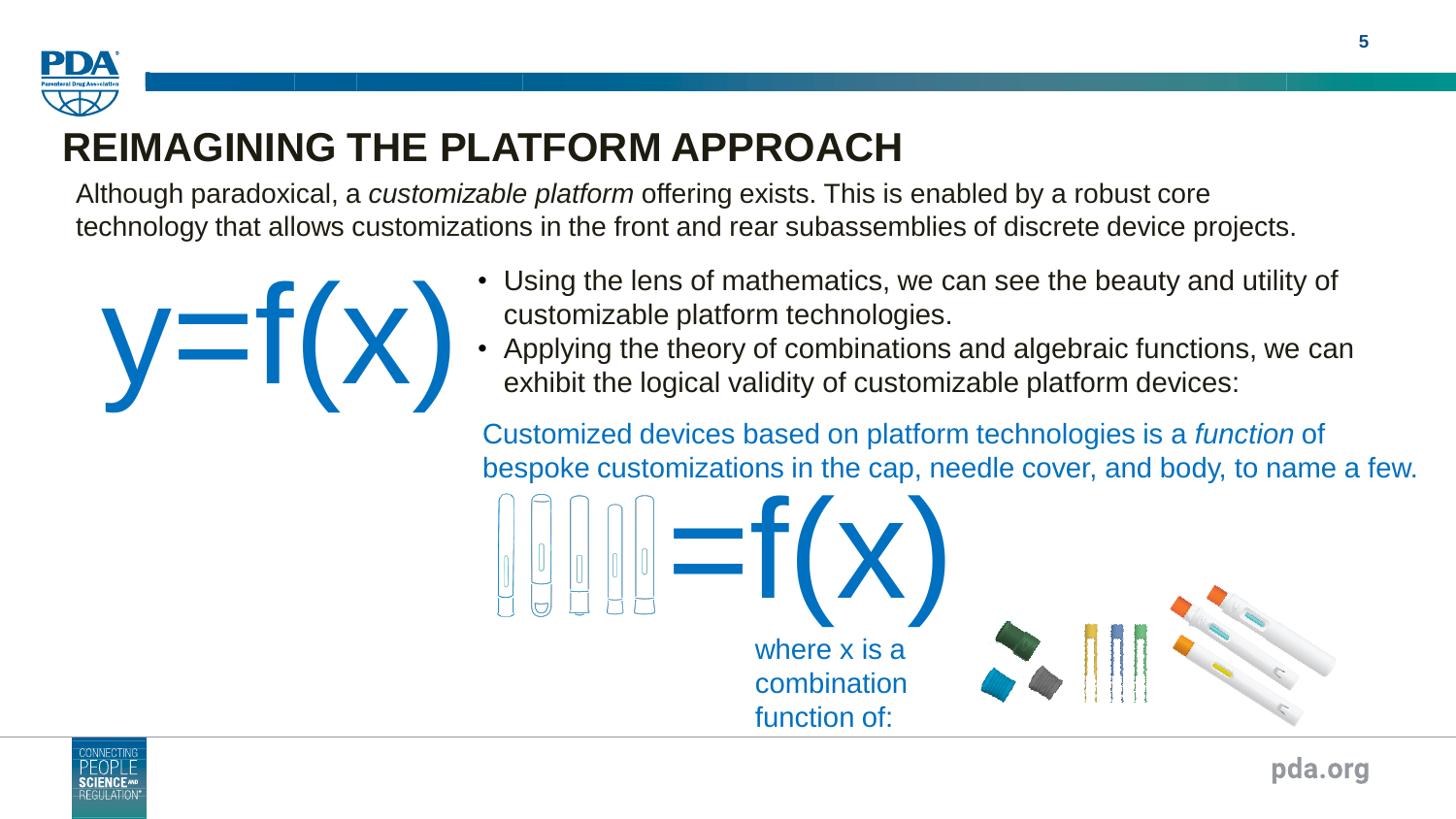

# **FLEXIBILITY ENABLED BY A ROBUST DEVICE TECHNOLOGY**

The Molly<sup>®</sup> autoinjector is enabled by a robust technology consisting of 2 discrete modules – the front and rear subassemblies each consisting of standard components that make up the device technology.





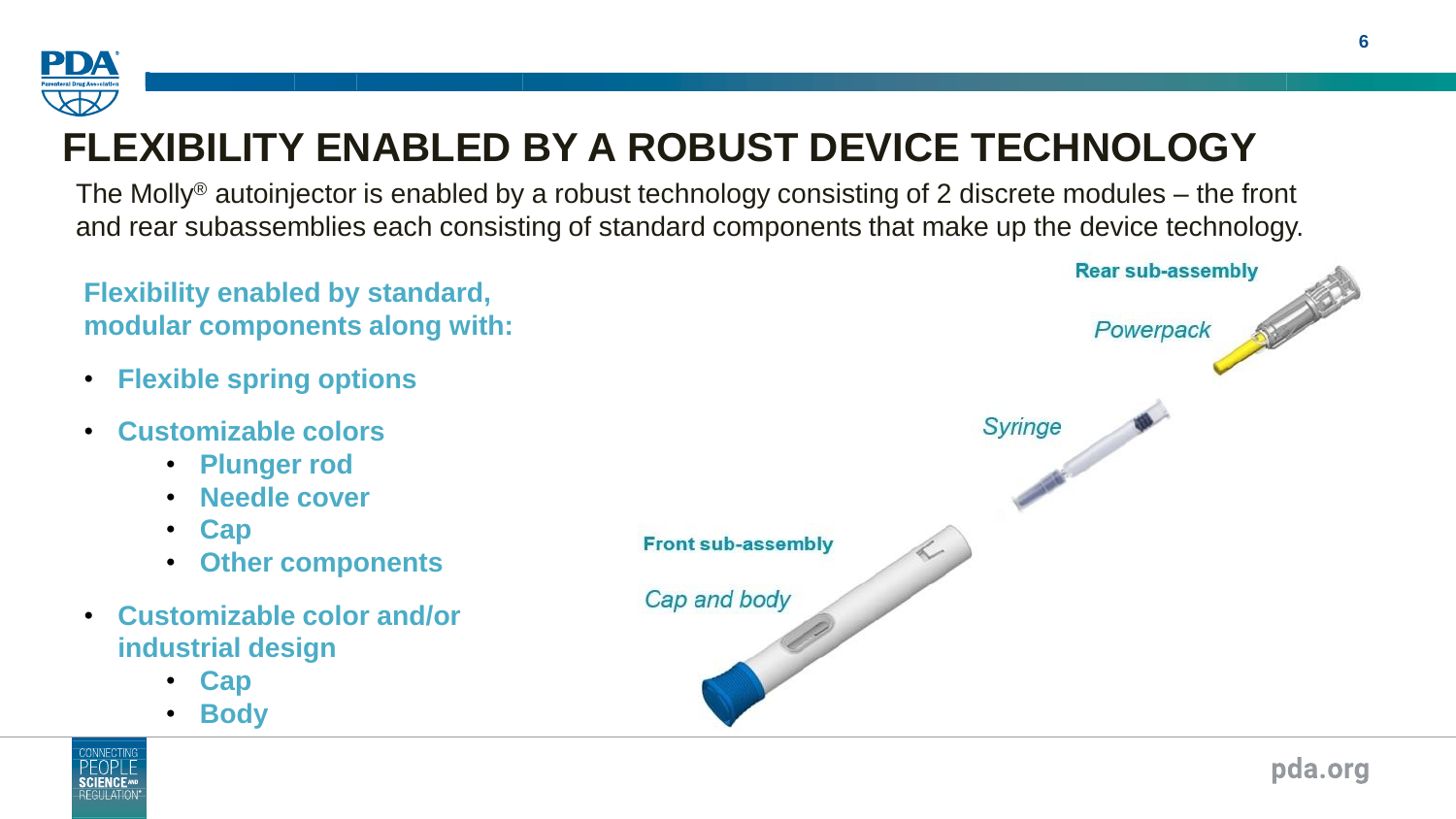

#### **A "CUSTOMIZABLE PLATFORM" SOLUTION**

- First introduced in 2010, Molly<sup>®</sup> is a single-use, disposable autoinjector technology developed to help pharmaceutical companies reduce initial investments and expedite development timelines.
- Built for standard viscosity drugs within the 0.1-2.25 mL fill range
- Compatible with the most prevalent pre-filled syringes on the market
- Robust core technology and full range of in-house capabilities facilitate scalable production output
- Design customization opportunities based on proven platform technology
- Vertically integrated services for faster development
- Flexible infrastructure for lifecycle management





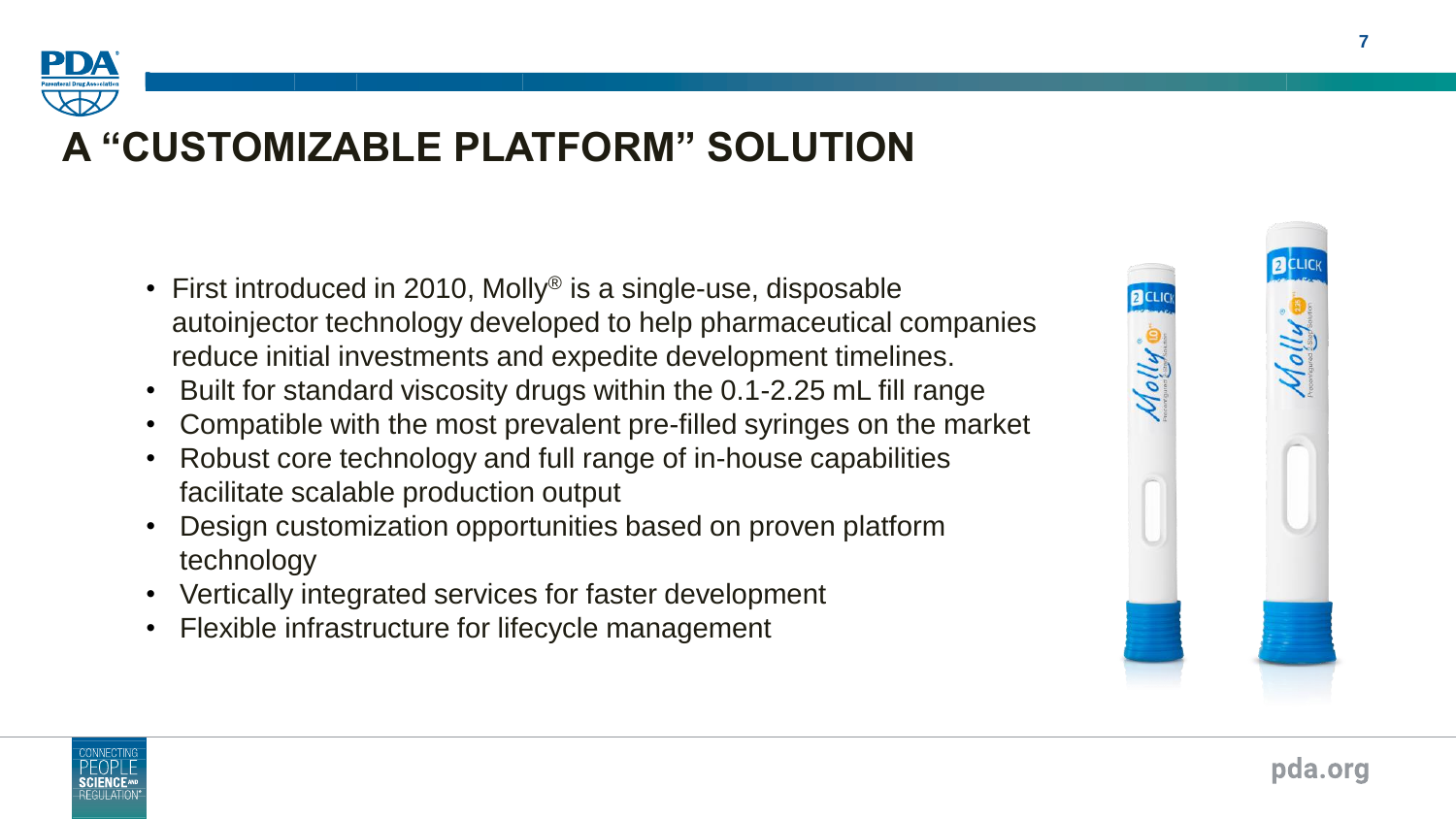

#### **FLEXIBILITY ENABLED BY ROBUST INFRASTRUCTURE**

SHL's in-house capabilities enable parallel development processes as well as scalable manufacturing setups to support clinical and commercial development and product lifecycle management.



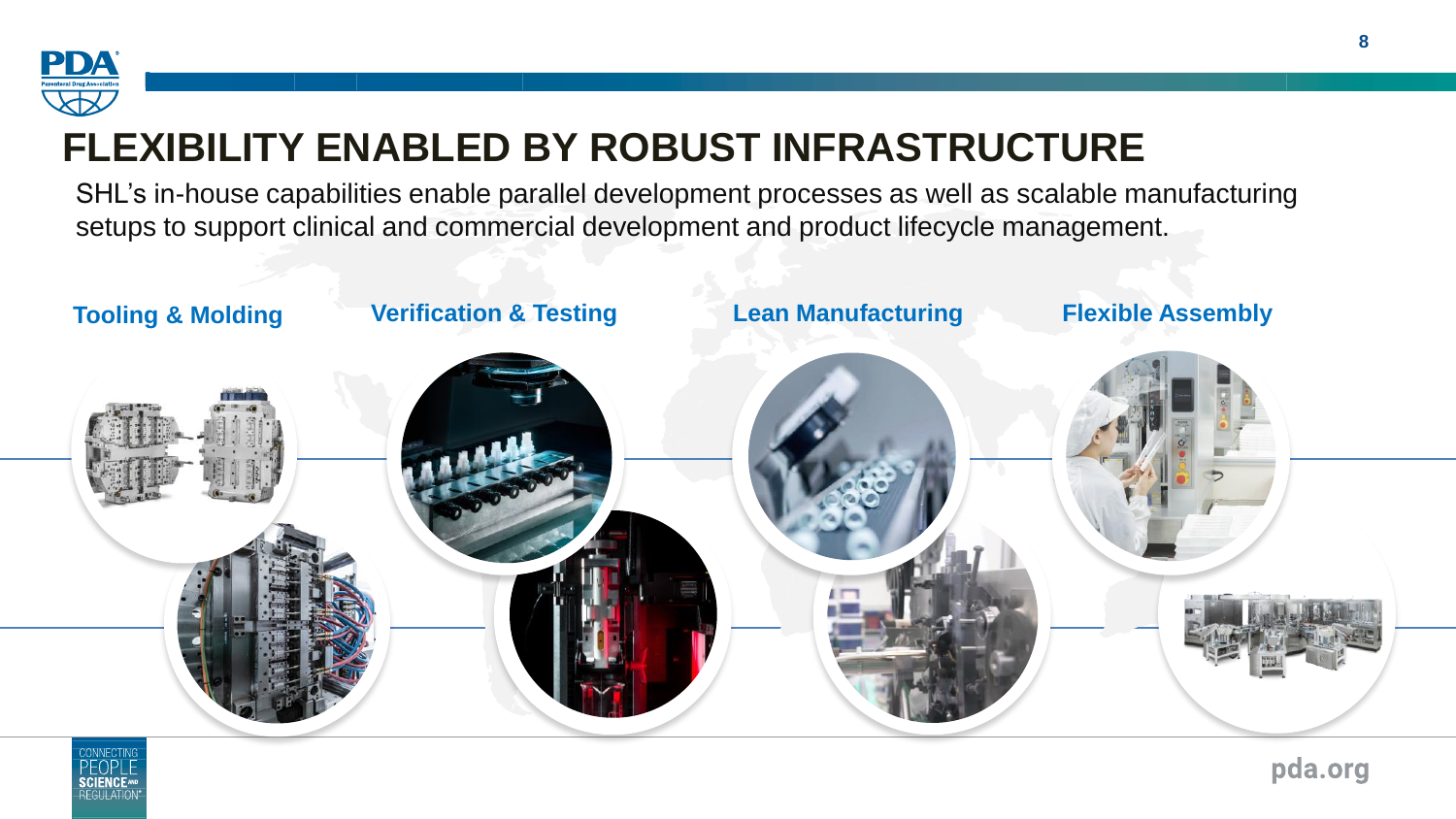

#### **MANUFACTURING SCALABILITY THROUGH STREAMLINED PROCESSES**

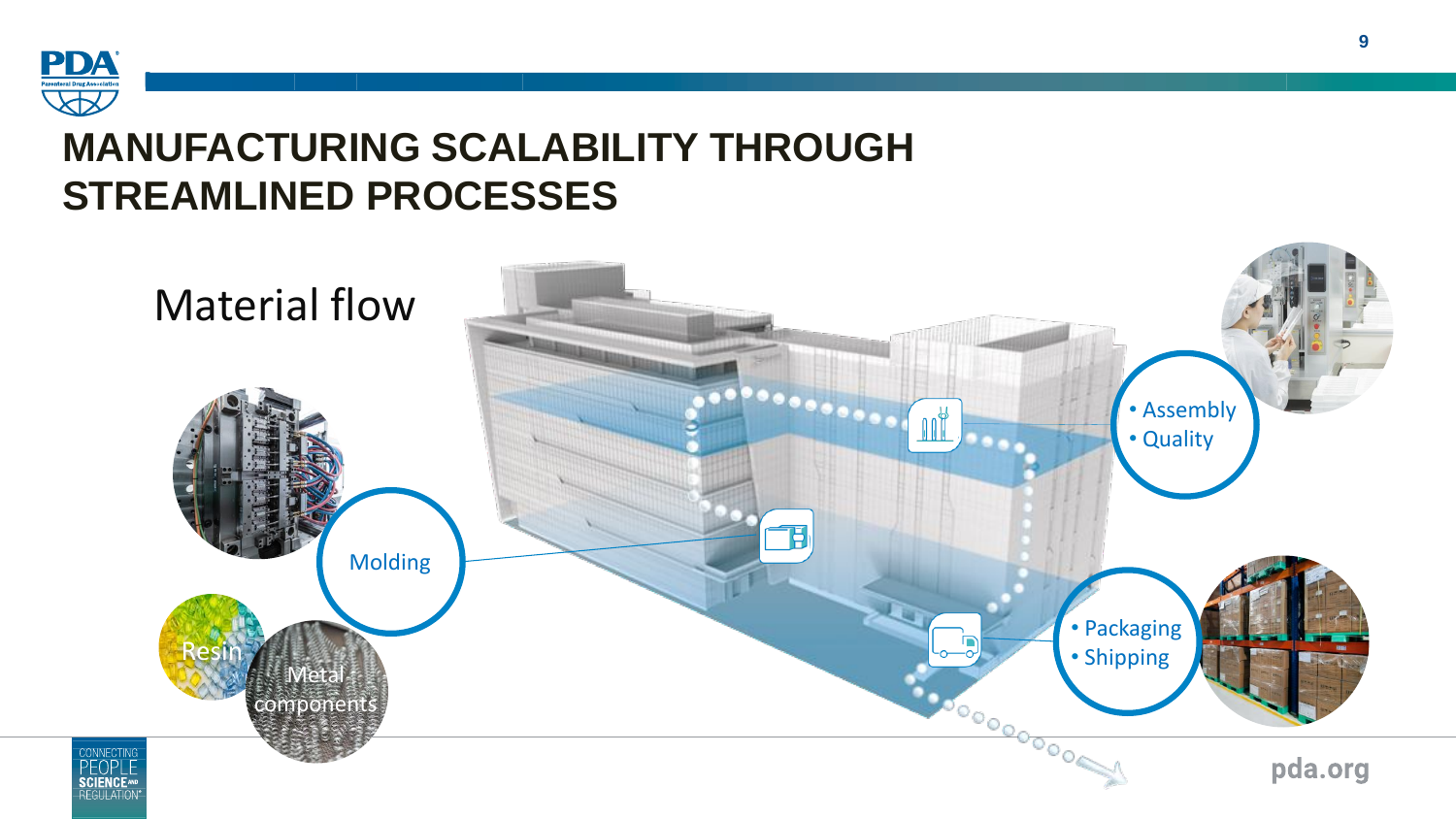

#### **COMMERCIALIZED PROJECTS**

Molly® is SHL's most versatile device offering to date. It has been commercialized with a number of drugs in several markets around the world, and is one of the world's first high-volume autoinjectors to be commercialized.



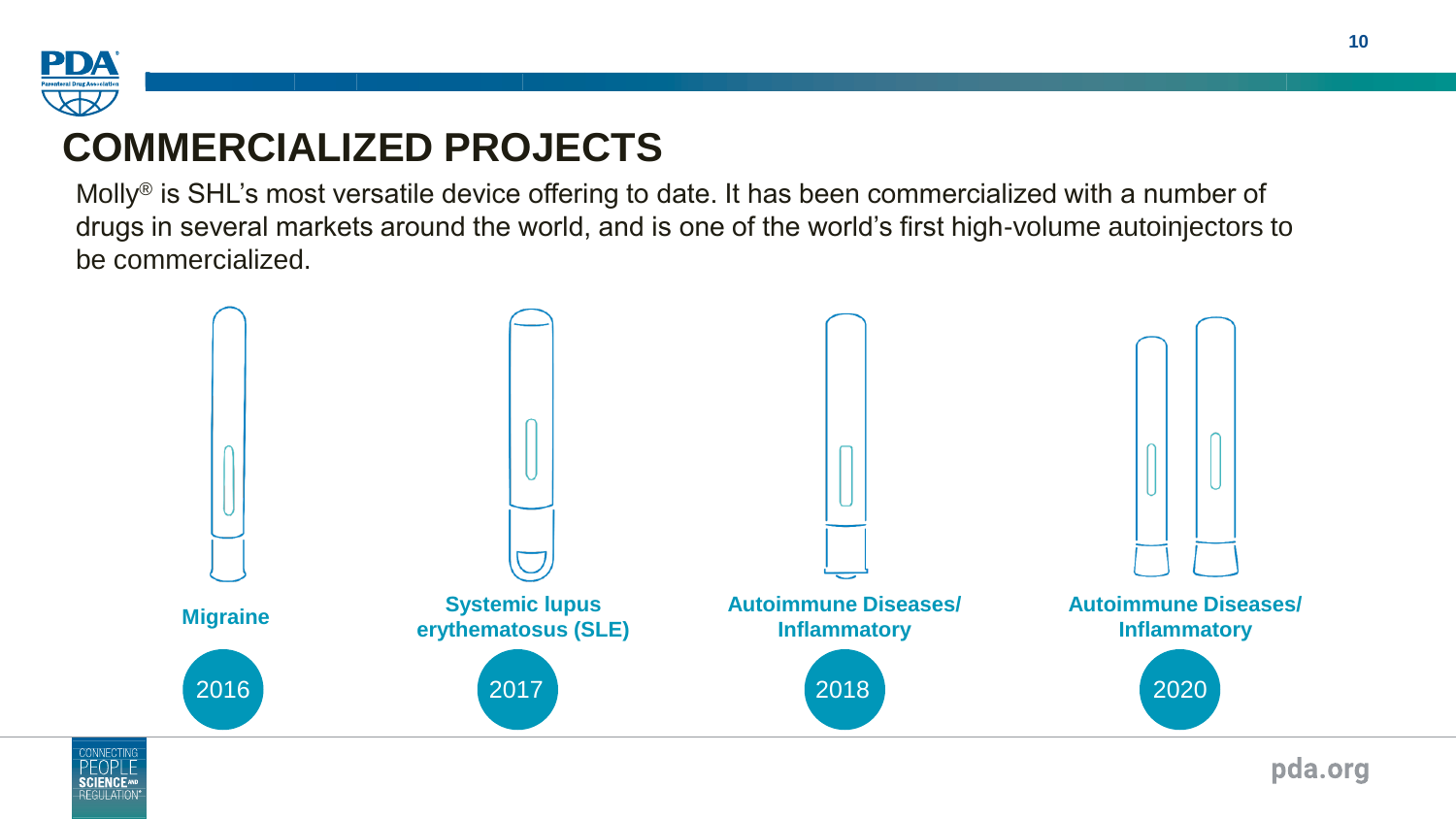

#### **CUMULATIVE END USER SALES OF DRUGS IN MOLLY**

**Units of drug products sold Q3 2017 – Q2 2020**





Source: IQVIA Q2 2020 Timings based on appearance of first end user sales in IQVIA pda.org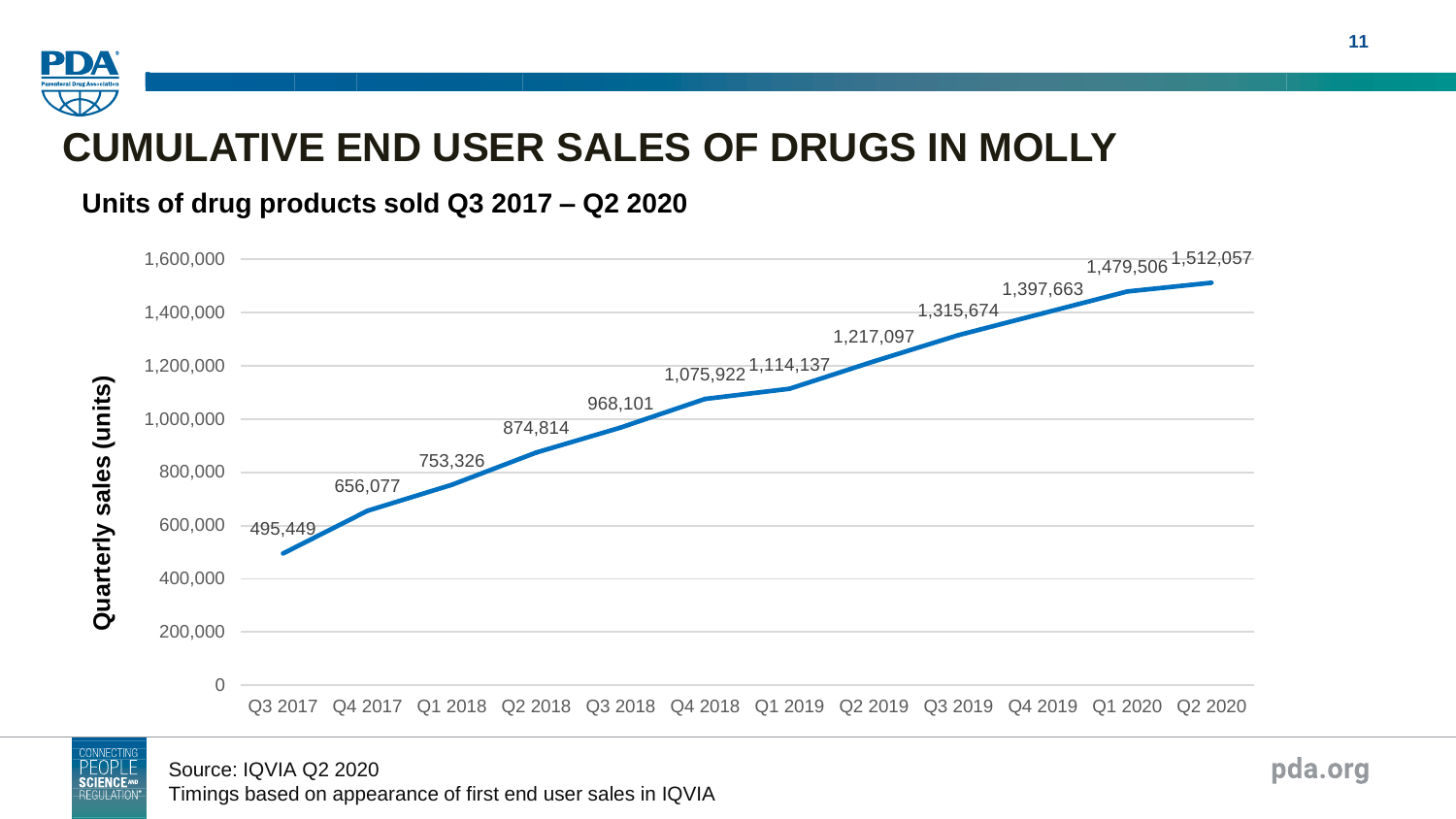

#### **A MODULAR DEVICE DESIGN APPROACH ENABLES CUSTOMIZATION**



#### **SCIENCE** REGHI ATI

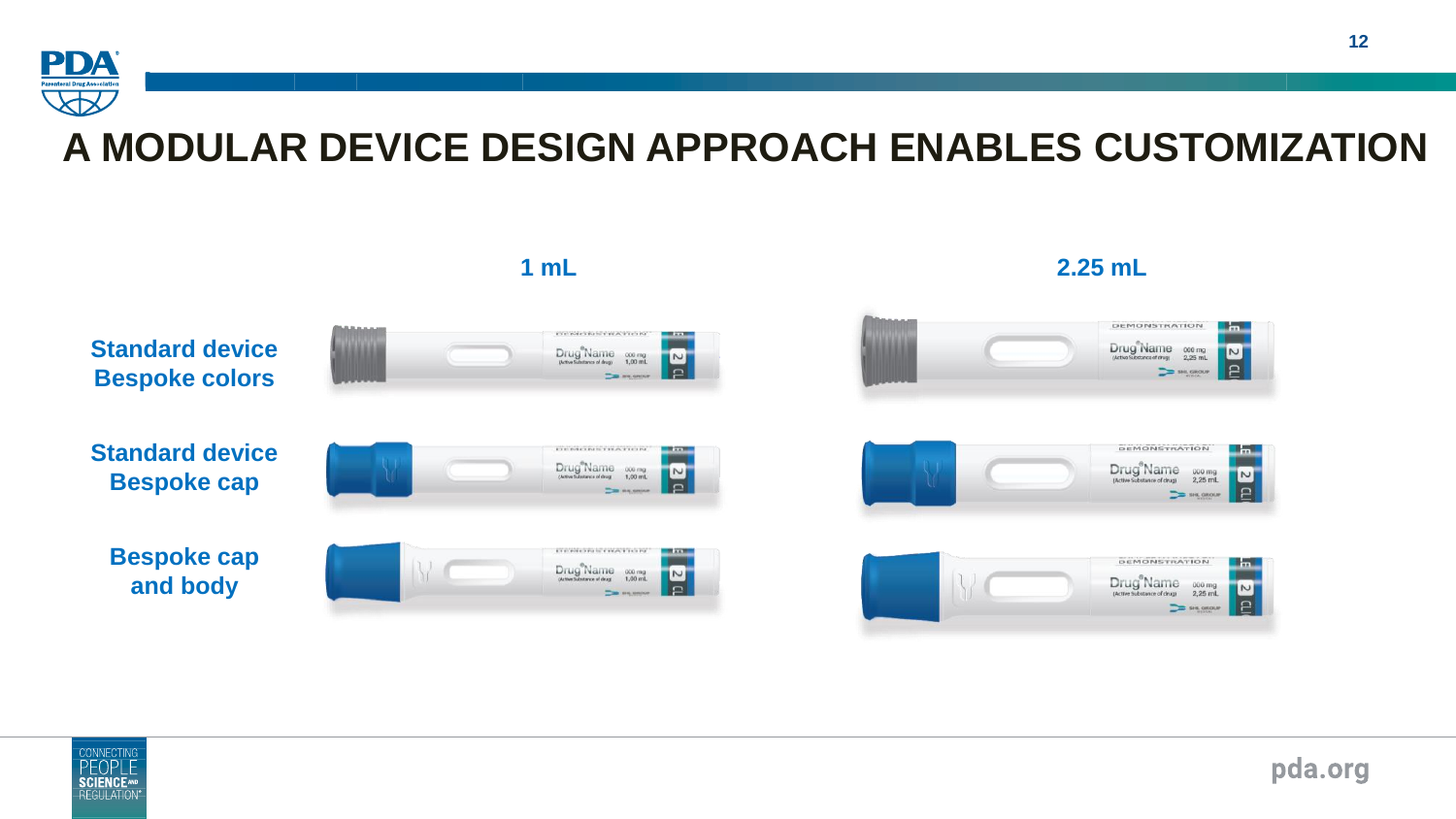

#### **BRIEF COMPARISON**



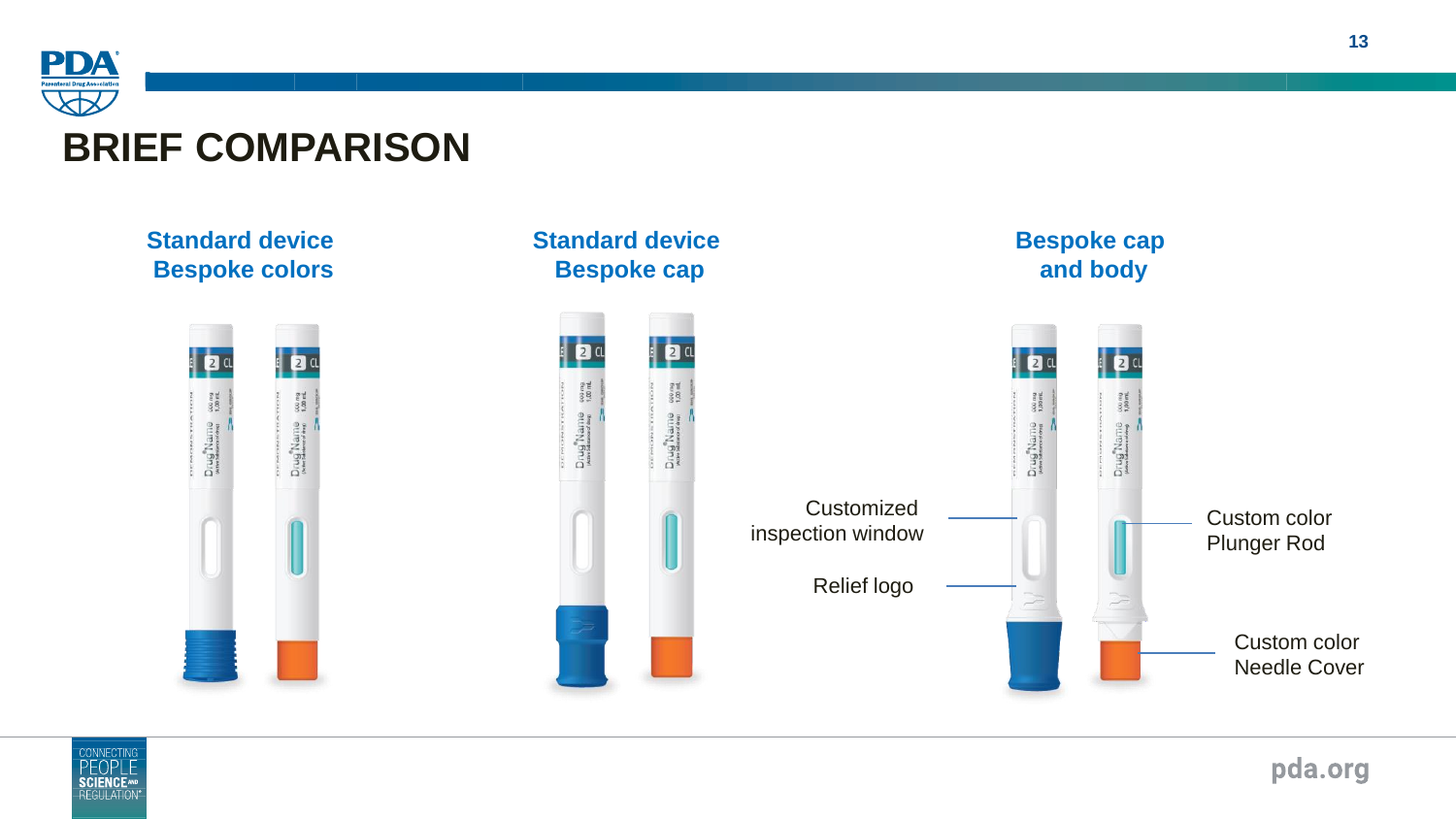

#### **CONCLUSION**



- $\checkmark$  Flexible branding options
- $\checkmark$  Fast development
- $\checkmark$  Lower development costs
- $\checkmark$  Access to high cavity tools and high-volume production equipment

#### **STANDARD MOLLY® CUSTOMIZED MOLLY®**



- $\checkmark$  Full design flexibility based on proven technology
- $\checkmark$  Optimized development timelines
- $\checkmark$  Lower development cost compared to a fully bespoke product
- $\checkmark$  Competitive unit prices